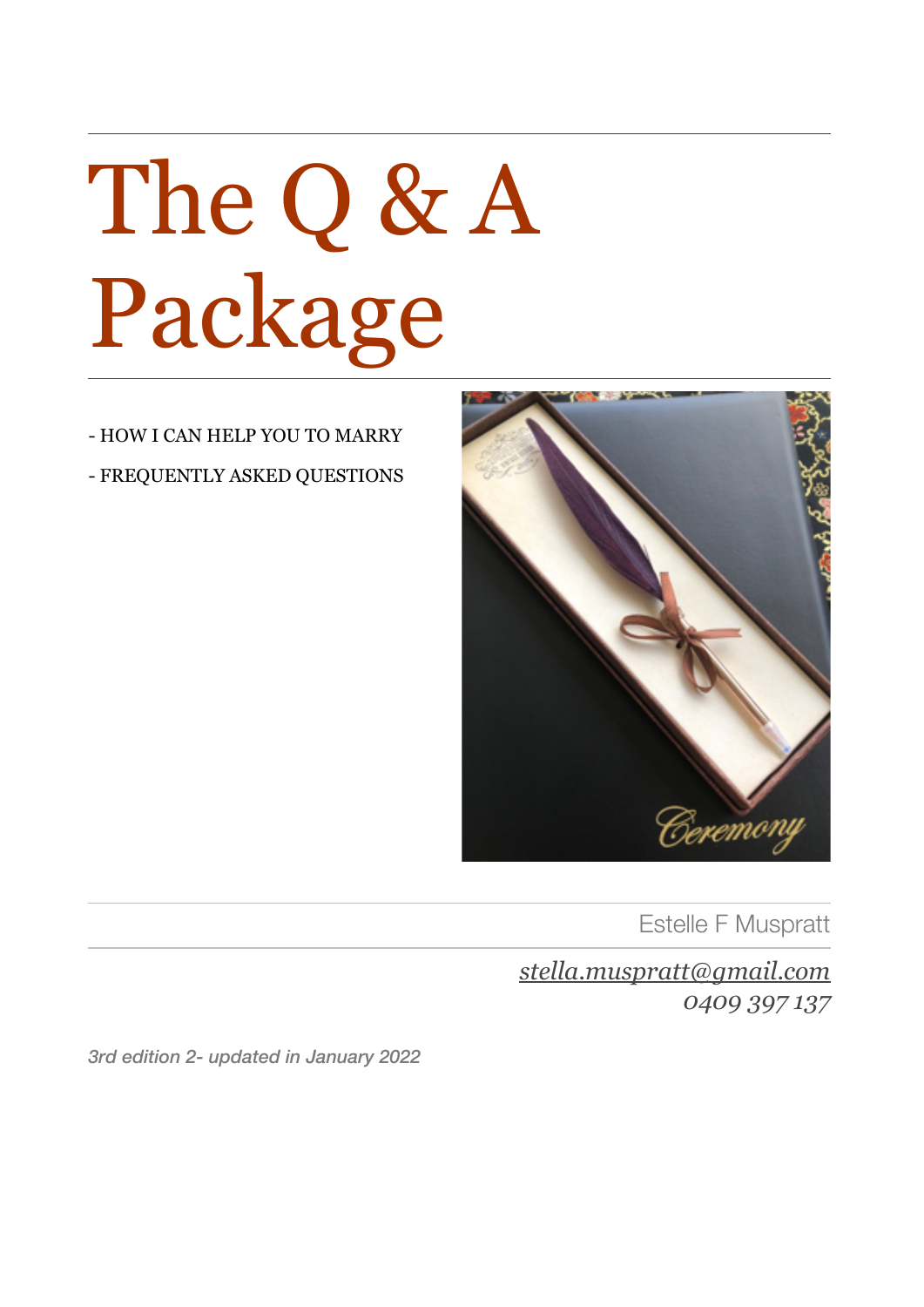| A few really important things to talk about                                                                                                                                 |  |  |
|-----------------------------------------------------------------------------------------------------------------------------------------------------------------------------|--|--|
|                                                                                                                                                                             |  |  |
| Here are some simple questions that you may already have asked yourself: 5                                                                                                  |  |  |
|                                                                                                                                                                             |  |  |
|                                                                                                                                                                             |  |  |
|                                                                                                                                                                             |  |  |
|                                                                                                                                                                             |  |  |
| Question: Do we need to meet in person before we engage you as our celebrant?7                                                                                              |  |  |
| Question: After we meet with you, are we under any obligation to take up your offer to                                                                                      |  |  |
| Question: Can you help us to fill in the Notice of Intention to Marry (NOIM)?                                                                                               |  |  |
|                                                                                                                                                                             |  |  |
|                                                                                                                                                                             |  |  |
|                                                                                                                                                                             |  |  |
|                                                                                                                                                                             |  |  |
|                                                                                                                                                                             |  |  |
| Question: Are you happy to travel to a place outside of the ACT to officiate the                                                                                            |  |  |
|                                                                                                                                                                             |  |  |
|                                                                                                                                                                             |  |  |
|                                                                                                                                                                             |  |  |
| How many forms and when and how many witnesses and                                                                                                                          |  |  |
|                                                                                                                                                                             |  |  |
|                                                                                                                                                                             |  |  |
|                                                                                                                                                                             |  |  |
|                                                                                                                                                                             |  |  |
| Question: Can you, as a Commonwealth-registered marriage celebrant solemnise a                                                                                              |  |  |
| Question: English is my fiancé's second language and I usually translate for us in a<br>service environment, meeting or interview. Does this effect a marriage ceremony? 11 |  |  |
| Question: What are the components of the ceremony that must be adhered to legally?<br>11                                                                                    |  |  |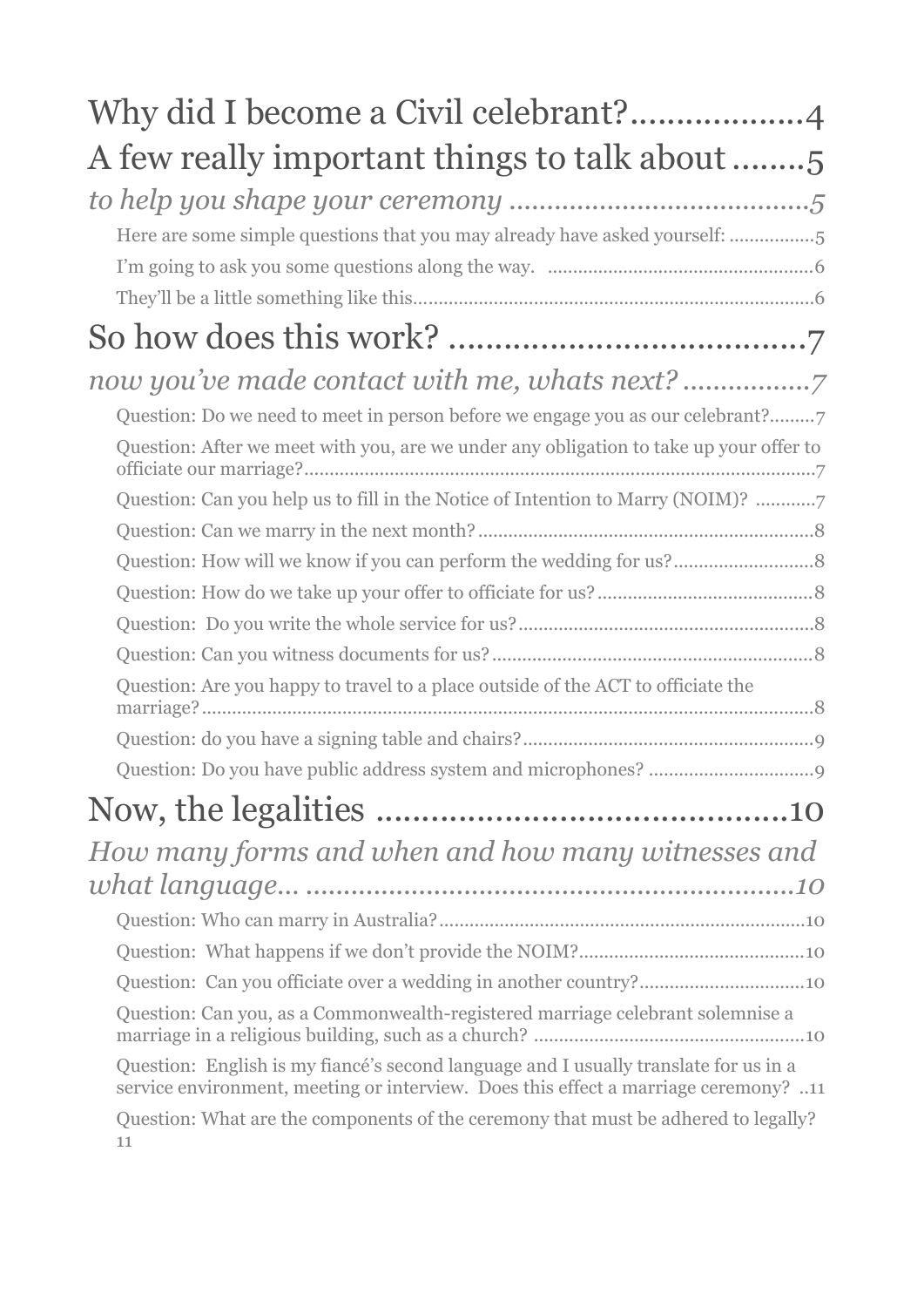| Question: When does the celebrant say the words in subsection 46(1) of the Marriage                                                                                                                                                                              |
|------------------------------------------------------------------------------------------------------------------------------------------------------------------------------------------------------------------------------------------------------------------|
| Question: Who is required to say the words set out at subsection $45(2)$ of the Marriage<br>Act 1961 - known as the 'vows' - during a non-religious marriage ceremony? 11                                                                                        |
|                                                                                                                                                                                                                                                                  |
| Question: What happens after the marriage ceremony in Australia? 12                                                                                                                                                                                              |
|                                                                                                                                                                                                                                                                  |
| Question: Can I make the substitutions and/or changes to the vows in subsection 45(2)<br>of the Marriage Act 1961 say spouse instead of Husband or wife or partner? 12                                                                                           |
|                                                                                                                                                                                                                                                                  |
| Question: One party to our intended marriage has been married and divorced several<br>times before. What divorce evidence must you as our celebrant see before solemnizing                                                                                       |
| Question: One party to our intended marriage divorced their previous spouse in<br>Australia in 2001. Documentation requirements changed in 2001. What is the name of<br>the document that a celebrant needs to see to ensure that the party is free to marry?.13 |
| Question: One of us was divorced from a previous spouse in Australia in 2009. What<br>document/s do I need to see to ensure that the party is free to marry?14                                                                                                   |
| Question: Can you accept a church issued annulment or a court order as evidence a                                                                                                                                                                                |
| Question: Can two people who are both under the age of 18 years legally marry under                                                                                                                                                                              |
| Question: Where can I find information about appropriate consents regarding                                                                                                                                                                                      |
| Question: How do we go about changing our names legally, if one of us is adopting the                                                                                                                                                                            |
|                                                                                                                                                                                                                                                                  |
| Umm about the ceremony 16                                                                                                                                                                                                                                        |
|                                                                                                                                                                                                                                                                  |
|                                                                                                                                                                                                                                                                  |
| Question: My partner has changed their name (by usage, not legally), and does not<br>wish to record the name on their birth certificate on his Notice of Intended Marriage                                                                                       |
|                                                                                                                                                                                                                                                                  |
|                                                                                                                                                                                                                                                                  |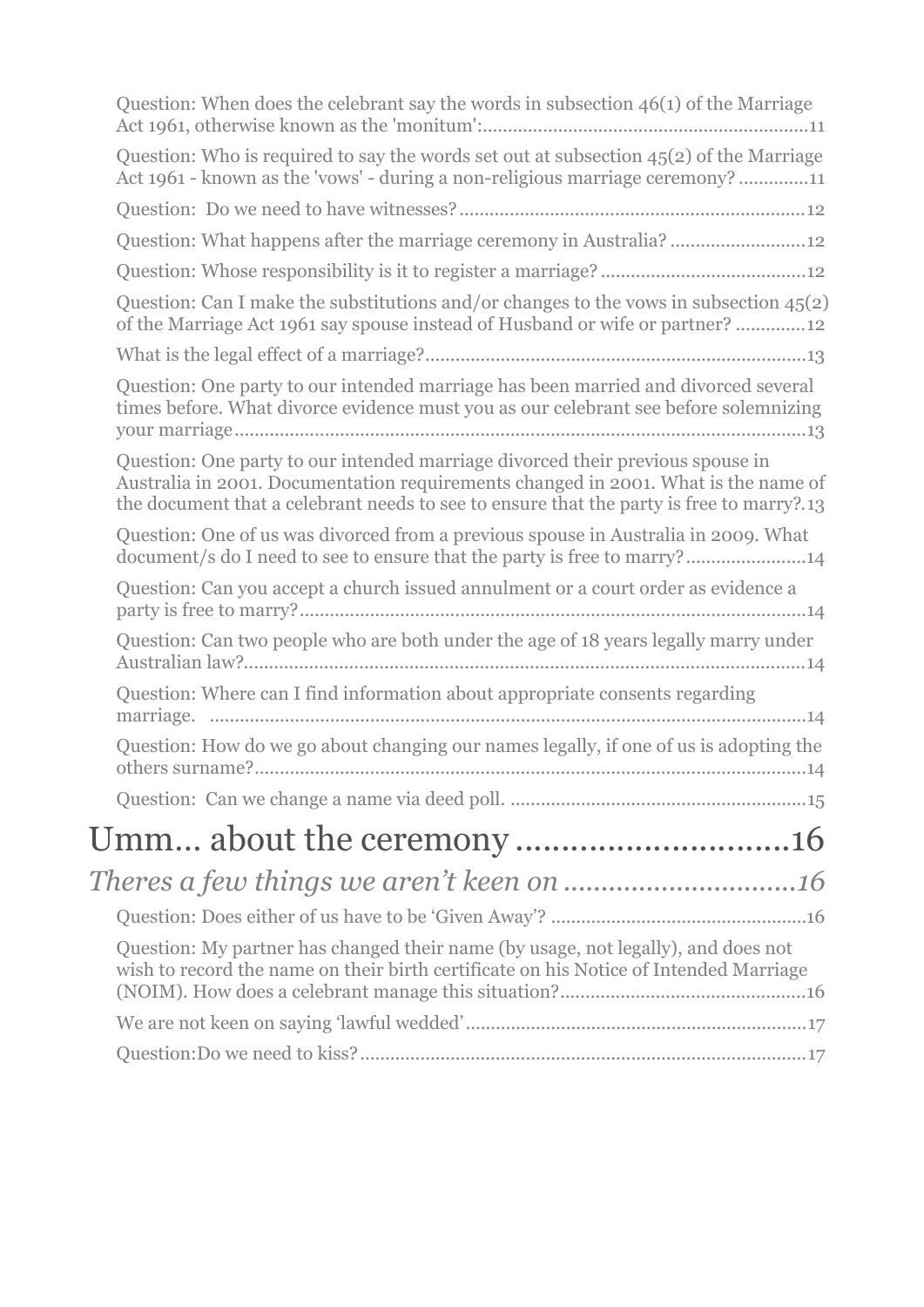# Why did I become a Civil celebrant?

Thank you for approaching me to assist you with your wedding.

I have always been fascinated by ceremonies and rituals. I have worked as theatre producer and director, and an event manager for more than 25 years. Most recently I have delivered broadcast and site specific ceremonies for the federal Government.

In 2016 I had the very great privilege of managing the largest military repatriation in Australia's history. It led to me to explore the role of faith and tradition in our life transitions. My current area of professional development is the examination of how religion, spirituality and ritual inform aspects of our lives that that for many, are a largely unconscious choices, and ones that we often draw comfort from and seek direction through.

In 2018, a couple of my closest friends married upon their return from a military deployment, and their experience with their chosen celebrant was not a positive one. At their suggestion, I looked into and then commenced studying to become a marriage celebrant. I qualified in 2019.

I am still working full-time in a role I love and with a group of people I genuinely enjoy spending my work days with, so my celebrant practice is managed by referral only. I don't advertise, I just make myself available to those who are seeking genuine connection with a celebrant who can guide them through a truly special moment in life.

So, that's what I actually do as qualified civil celebrant: I assist people to move through the key moments of change, loss and celebration and joining. Through professional facilitation and in collaboration with you, I can help you to design and guide you through, a moving warm and genuinely lovely coming together; be it a marriage, hand fasting or a commitment ceremony.

Thank you for asking me to assist you with ceremony.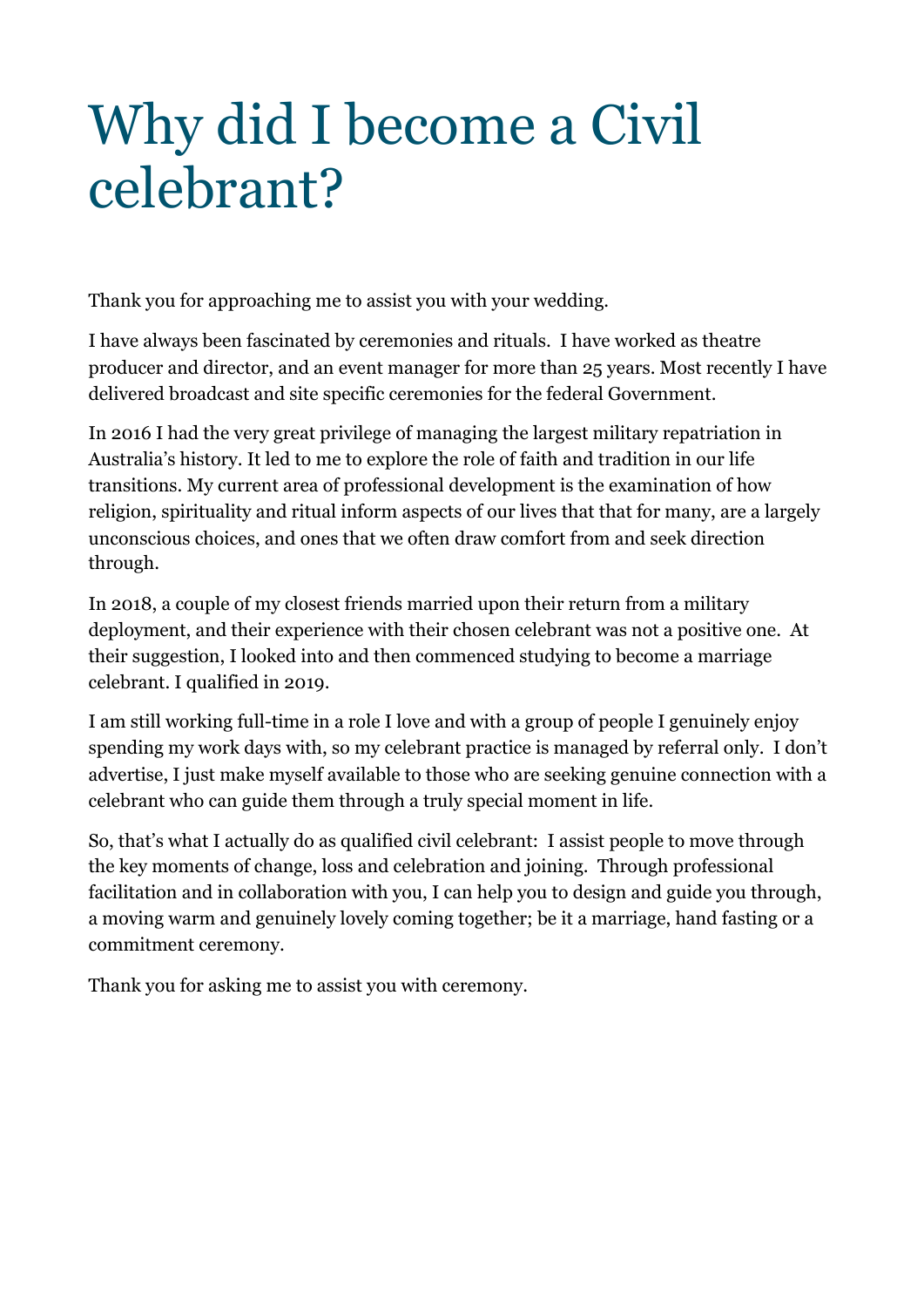One

# A few really important things to talk about

*to help you shape your ceremony* 

Here are some simple questions that you may already have asked yourself:

**Question 1:** Who do you want with you on the day? Which of your family and friends will be your community as you enter into this new partnership?

**Question 2:** Where do you want to get married? What sort of place works for you?

**Question 3:** When? And just so you know, the busiest month of the year for weddings in Canberra is March and October.

**Question 4:** Now what is your budget budget? What can you really afford, by when and how do you make the most of the money you have without getting stressed. And guys, be realistic, it will save you a heap of anxiety and stress.

The most remarkable weddings we have attended and been part of are often those that contain small, meaningful details. The ceremonies I create with and for couples are a personalised reflection of you both, and I hope that your guys and your guests will remember it for years to come.

A traditional wedding **focuses on the marrying couple. It can be very simple, it might include references to religion, spirituality, their heritage/s**, and will often fuse culture and a lighter celebratory atmosphere.

I really enjoy incorporating new elements and traditions from different cultures and faiths.

And honestly you don't have to do something just because 'everyone' else does if it's not something you want or even appreciate. Look at the traditional wedding as a framework that you can either work within, be inspired by, or eschew!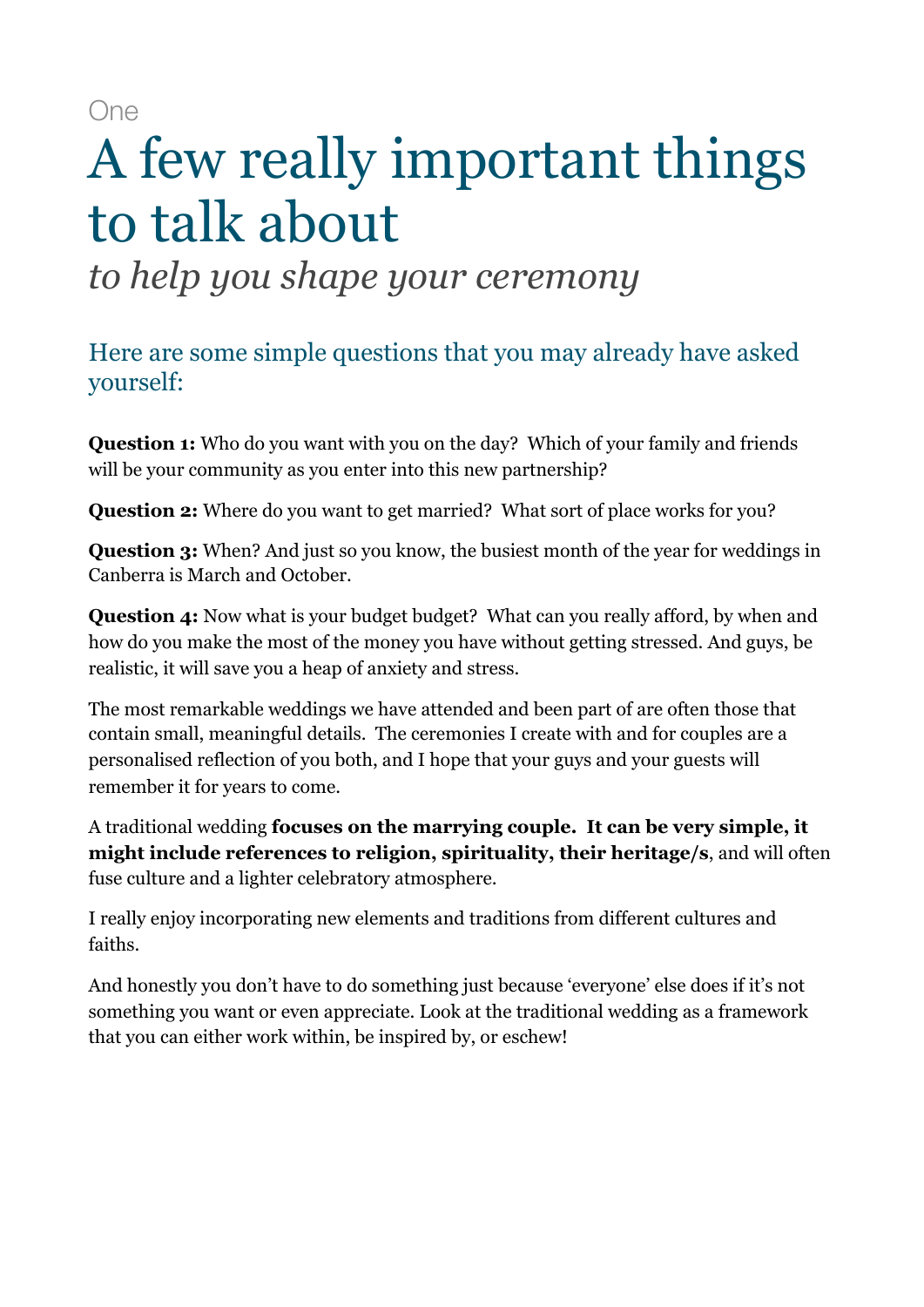#### I'm going to ask you some questions along the way. They'll be a little something like this…

#### **Have you thought about what you would like your ceremony to include?**

I have a little planning guide available through my client portal.

#### **How will it start?**

- Will either of you make an entrance?
- Is one to the other of you walking down an isle to the other? Will you be accompanied by someone?
- Will you walk together to a certain point.
- Are you playing music during the entrance?

#### **Do you have a wedding party (best and grooms men, matron of honour and bridesmaids)?**

- How many people are in your wedding party?
- Any dogs or children?

#### **You'll need two witnesses**

- who might these two people be?

#### **Or perhaps you are considering eloping.**

And I have a separate advice sheet for that! And yes, its on the client portal!

#### **What about readings? is there a poem or a reading or even a piece of music you'd like to have included?**

- Who might read that poem or sing or play?

#### **Do you want people to take photos during the wedding?**

- Or do we ask people to sit back, enjoy and run phones off?

- Or do you want to have a #wedding?

#### **What about vows?**

If writing your own vows excites you (and I have to say a lot of couples I work with don't initially) or if traditional vows don't really work for you thats ok!

If you are wondering whether you should write your own vows even though it's not something you would enjoy — traditional can be just as beautiful! And…I have a guide to writing vows that you can access through my client portal.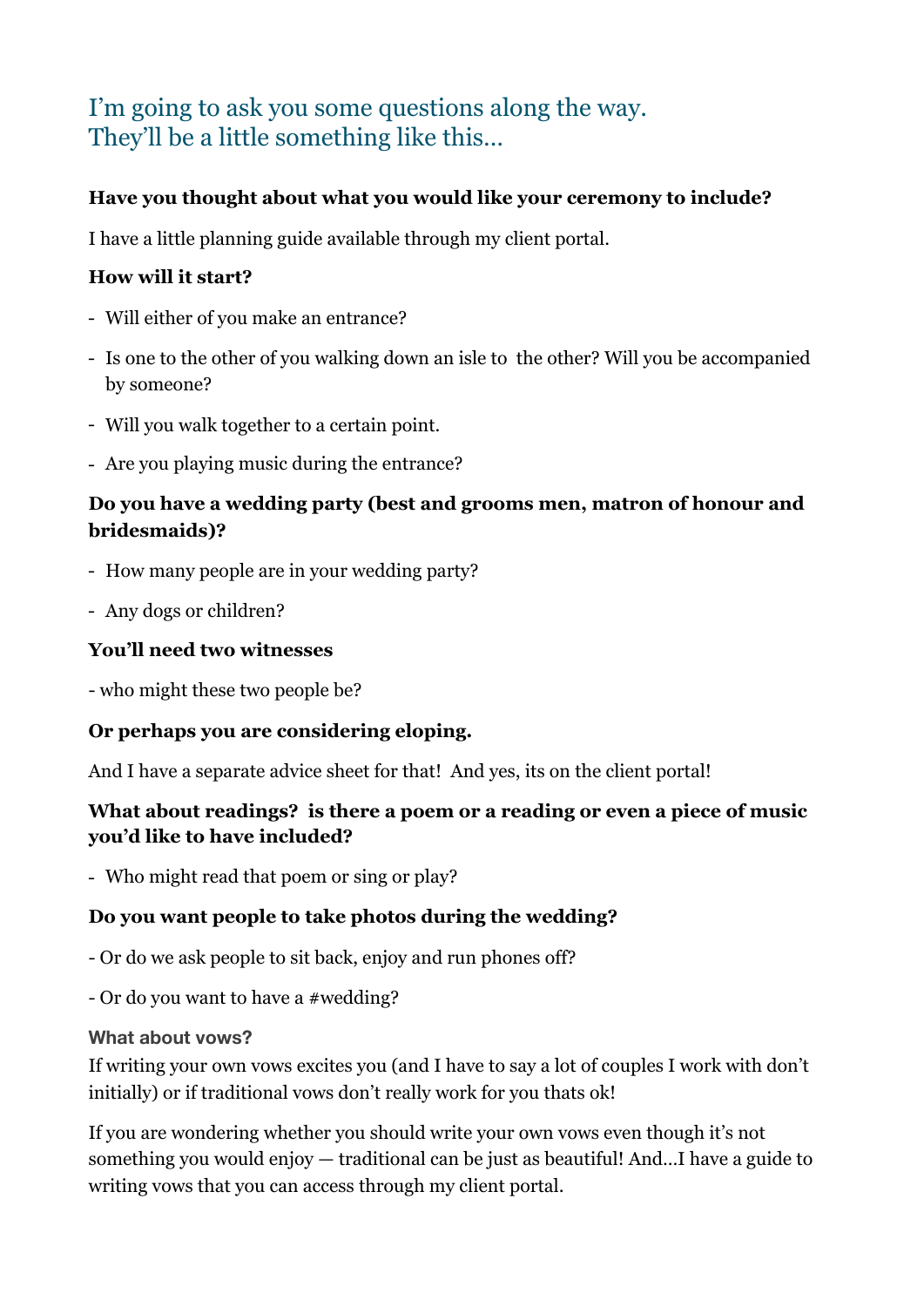two

### So how does this work? *now you've made contact with me, whats next?*

#### Question: Do we need to meet in person before we engage you as our celebrant?

**Answer:** Yes, and to be very honest, I would not offer you my services if we have not met face to face. The first meeting is a chance for me to get to know both of you, and to understand a little bit more about the ceremony you are looking for.

Importantly it allows us all to understand if we are the right fit. It is really hard to hand over such a critical moment of your lives to a person who may be a stranger to you. So its important that you feel comfortable with me. Once we have establish whether I am the right person to assist you with your ceremony, you will be able to relax a little and feel confident that t and you are in safe hands.

#### Question: After we meet with you, are we under any obligation to take up your offer to officiate our marriage?

**Answer:** No. One of the reasons I broadened my ceremonial practice to include marriage celebrancy was that I could see that friends were struggling to find a celebrant they felt 'heard' and understood them and with whom they could work on imagining and then delivering their wedding. You both need to have absolute faith in the person you choose to guide you through this important moment. I will only ask that you let me know that you have decided not to proceed with me as your celebrant in a reasonable time frame.

#### Question: Can you help us to fill in the Notice of Intention to Marry (NOIM)?

#### **Answer:** Totally!

I'll guide you through it. It looks more complicated than it is. When you've chosen your celebrant you can then complete the Notice of Intended Marriage form. A Notice of Intended Marriage is valid for up to 18 months, and must be lodged with the celebrant at least one full calendar month prior to the date of the wedding. And I have cheat sheet I will give you access to!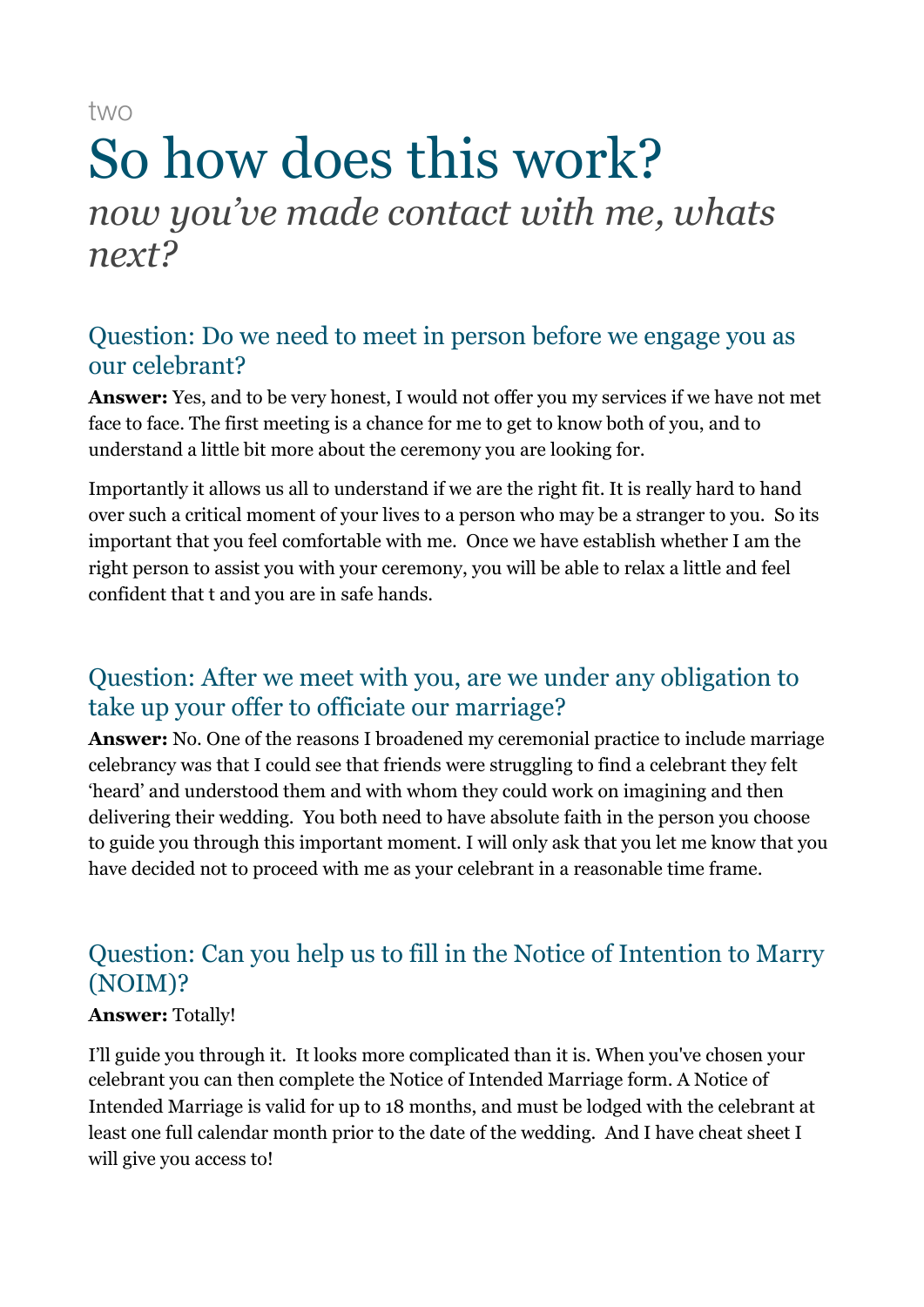#### Question: Can we marry in the next month?

**Answer:** Normally, you can't marry until one calendar month from the date the authorised celebrant receives the Notice of Intended Marriage. However, you could marry within that month, without providing a copy of the Notice to me, but only in exceptional circumstances and these need to be documented. These include where there are:

- medical reasons:
- legal proceedings;
- an error in the Notice of Intended Marriage form; and/or
- employment related circumstances or travel commitments that cannot be avoided.

#### Question: How will we know if you can perform the wedding for us?

After we meet, I will double check my calendar and commitment and if I can officiate I will make you an offer via email.

#### Question: How do we take up your offer to officiate for us?

**Answer:** If I suit you (and for some I won't), all you need to do is confirm via email that you are happy for me to provide you with this service, confirm your wedding date, sign a service agreement and pay a holding deposit.

#### Question: Do you write the whole service for us?

**Answer:** Yep. I will write word for word what i am going to say and we will agree on that ahead of time. That we all know what to expect and there should not be any surprises!

#### Question: Can you witness documents for us?

**Answer:** Yes, I can do this as a celebrant and as a Justice of the Peace.

#### Question: Are you happy to travel to a place outside of the ACT to officiate the marriage?

**Answer:** Yes, as long as it is within Australia, and we come to an arrangement about covering travel and accommodation costs, I am very happy to officiate a wedding pretty much anywhere.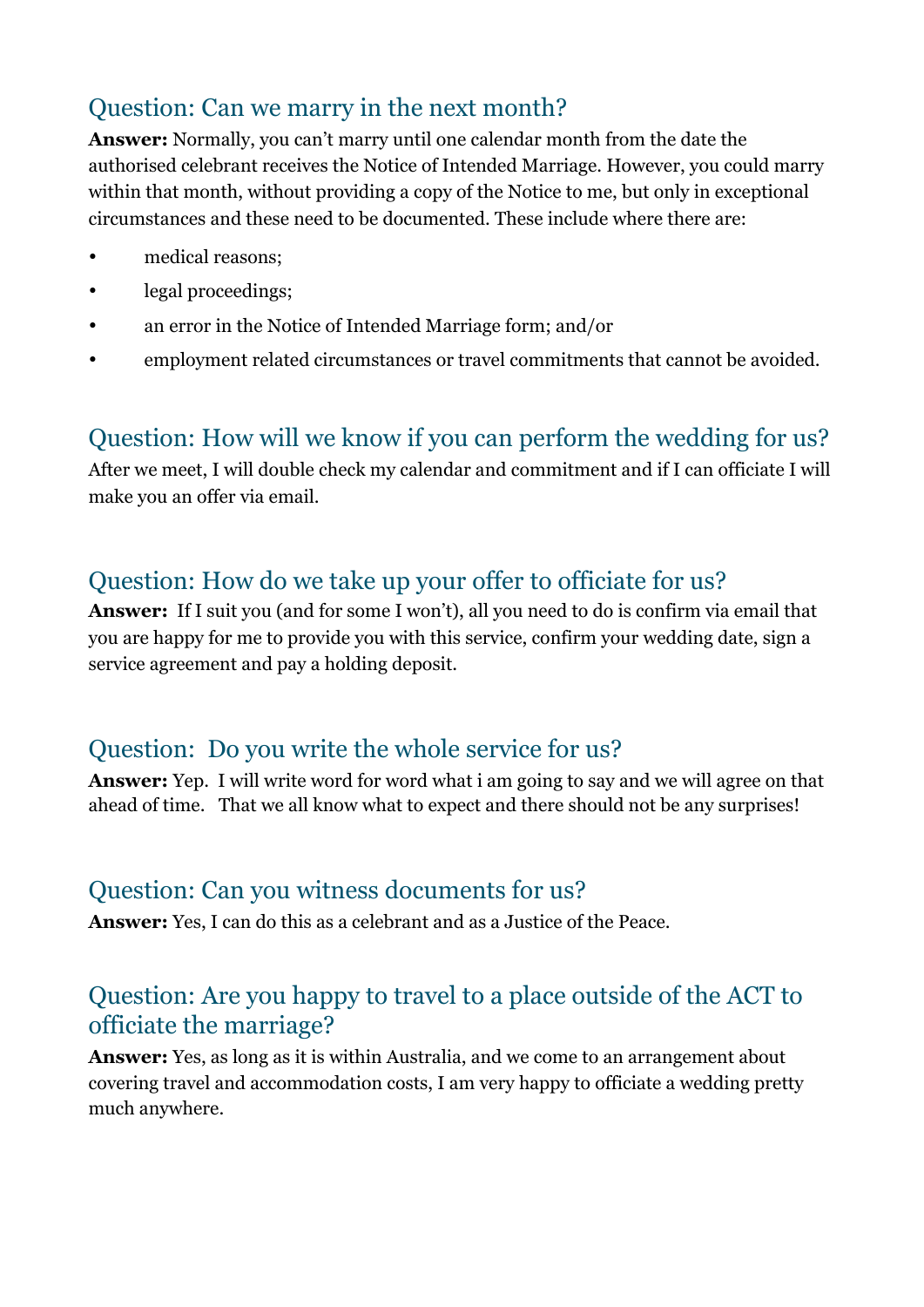#### Question: do you have a signing table and chairs?

**Answer:** Yes I do. And I have some lovely old fashion cloths, with candles and vases.

#### Question: Do you have public address system and microphones?

**Answer:** Sure do! I have a fabulous Bose S1 with a lapel mic for mer and a mic and stand for the bride and groom and anyone else who is speaking at the ceremony.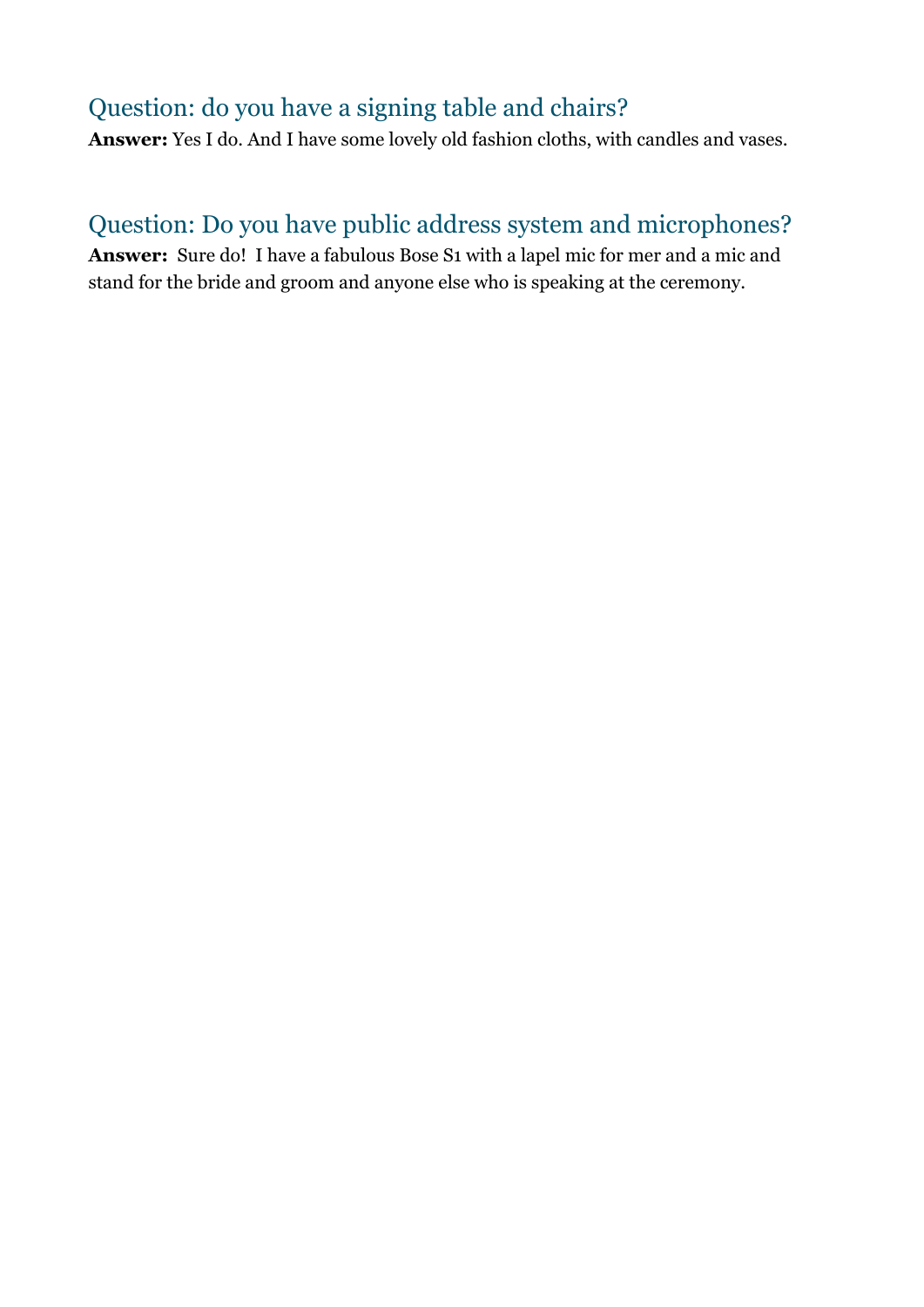Three

### Now, the legalities *How many forms and when and how many witnesses and what language…*

I have an information sheet online that you should have a look at. Its a two pager and it goes into detail about the legalities of marriage. Part of becoming my client is that i will give you access to some client only information through my client portal!

#### Question: Who can marry in Australia?

**Answer:** Any person over the age of 18 years can enter into a marriage provided the relationship is not with another family member.

To get married in Australia, you don't have to be an Australian citizen or a permanent resident of Australia. However, if you are not an Australian citizen or permanent resident and you intend to reside in Australia before marrying you should seek legal advice in relation to obtaining a visa. I am not qualified to provide you advice in this area.

#### Question: What happens if we don't provide the NOIM?

**Answer:** I can't marry you. I can perform a hand fasting or commitment ceremony but I cannot marry you.

Question: Can you officiate over a wedding in another country? **Answer:** No. I can only legally marry people in Australian territories.

#### Question: Can you, as a Commonwealth-registered marriage celebrant solemnise a marriage in a religious building, such as a church?

**Answer:** Yes, the Marriage Act 1961 provides that a marriage may be solemnised on any day, at any time and at any place. Permission would be need to be obtained from the relevant religious organisation that manages the building.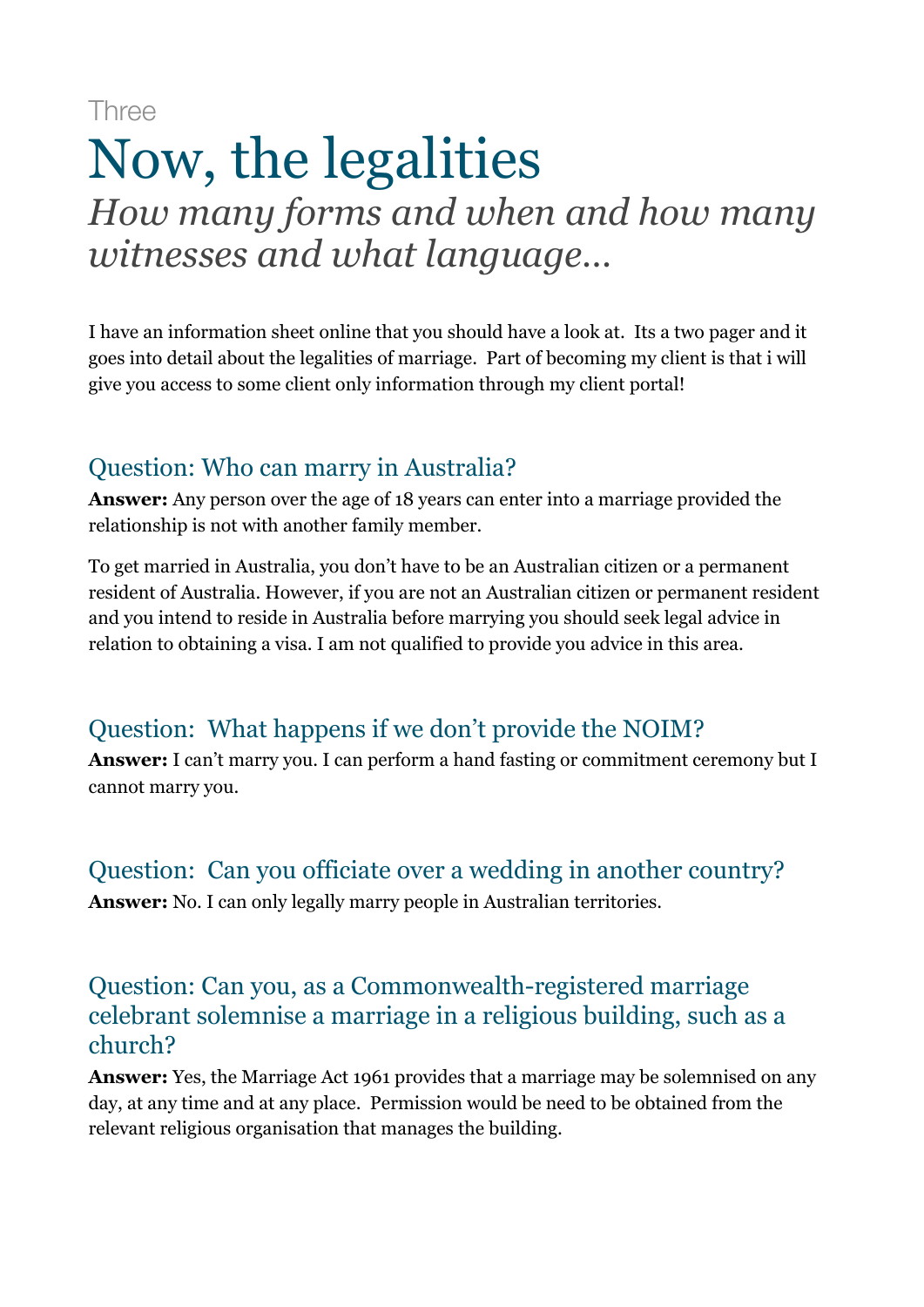#### Question: English is my fiancé's second language and I usually translate for us in a service environment, meeting or interview. Does this effect a marriage ceremony?

**Answer:** Yes. Both parties to the marriage, as well as the official witnesses must be able to understand completely the commitment being made and that it is only legally viable through the words spoken and heard during the ceremony. Note: this also includes sign language such as Auslan.

If either of the party marrying or the witnesses do not understand and cannot speak English I am required by law to request that the couple engaging the services of an interpreter or to pass the marriage onto a celebrant who speaks that language.

I do have resource sheet to assist with this.

#### Question: What are the components of the ceremony that must be adhered to legally?

**Answer:** There are three things that must happen in a legally binding marriage ceremony:

- 1. You must say **Vows** to one another that contain a certain statement;
- 2. The celebrant must recite the **Monitum**; and
- 3. You must be declared husband and wife or spouses in marriage

#### Question: When does the celebrant say the words in subsection 46(1) of the Marriage Act 1961, otherwise known as the 'monitum':

*The Monitum is:* I am duly authorised by law to solemnise marriages according to law. Before you are joined in marriage in my presence and in the presence of these witnesses, I am to remind you of the solemn and binding nature of the relationship into which you are now about to enter. Marriage, according to law in Australia, is the union of two people to the exclusion of all others, voluntarily entered into for life.

**Answer: Before** the couple exchange their vows.

#### Question: Who is required to say the words set out at subsection 45(2) of the Marriage Act 1961 - known as the 'vows' - during a nonreligious marriage ceremony?

**Answer:** Each of the parties to the marriage; so both of you!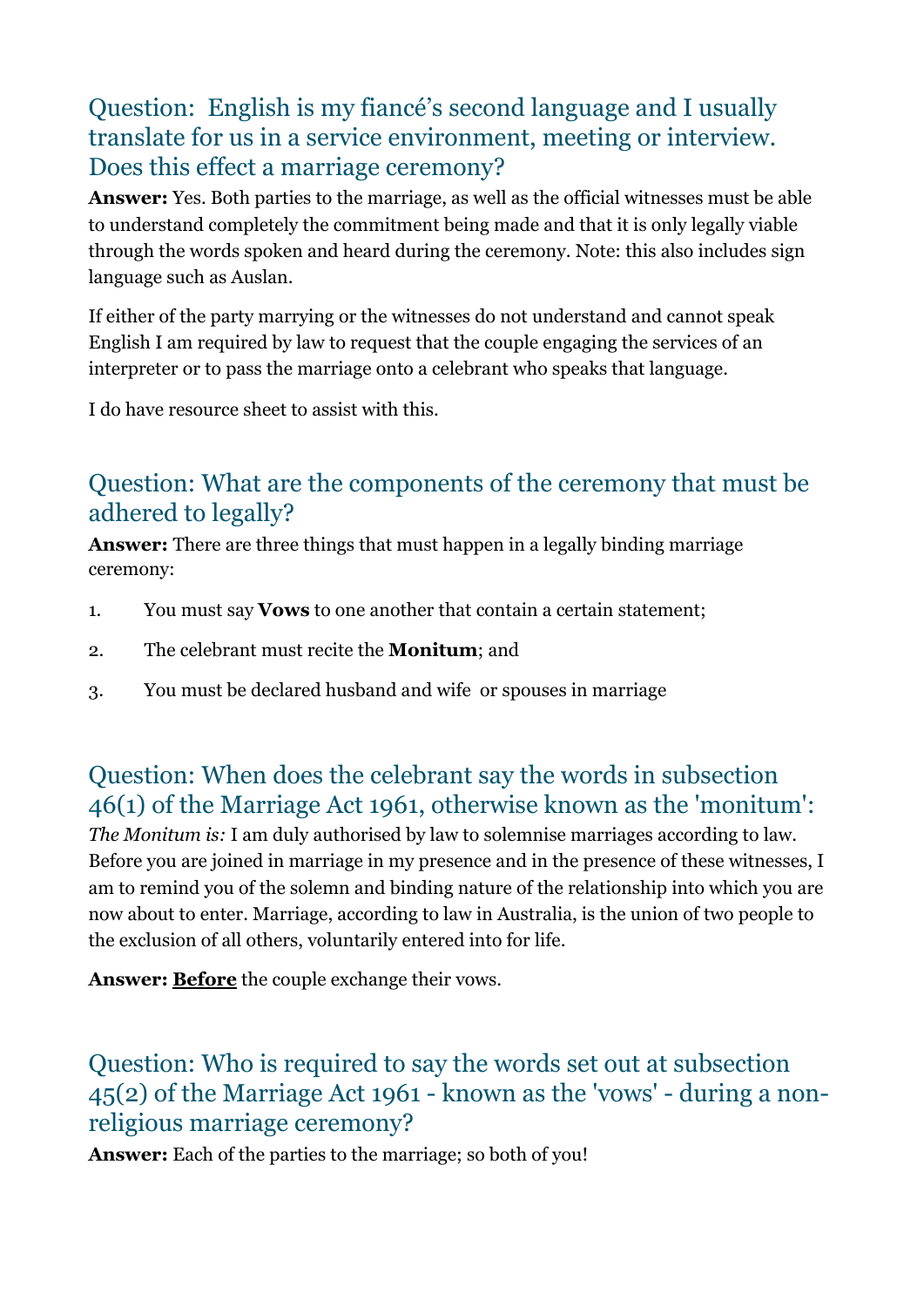#### Question: Do we need to have witnesses?

**Answer:** Yes. Witnesses are required to establish the identity of the people getting married and/or to testify that the marriage ceremony was performed.

An Australian marriage performed under the Australian Marriage Act requires witnesses to be:

- 1. Adults: Your witnesses must be adults. This means they are aged 18-years or older.
- 2. English-speaking: They must understand what is taking place and what they are signing.
- 3. 2-people: A minimum of two people are required to witness you getting married.

#### Question: What happens after the marriage ceremony in Australia?

**Answer:** On your wedding day, I will have copies of the Ceremonial Marriage Certificate. This certificate must be signed by:

- both parties to the marriage;
- an authorised marriage celebrant or minister; and
- two witnesses, who must be over the age of 18 years.

#### Question: Whose responsibility is it to register a marriage?

**Answer:** The marriage celebrant who solemnised the marriage. Me!

Within 14 days from the date of your marriage, I will lodge your Certificate of Marriage and other relevant paperwork with the Registry of Births, Deaths and Marriages in the state or territory in which you were married.

You can apply for a copy of your official (legal) marriage certificate from the registry. This certificate will allow you or your spouse to legally change your names if that is what you are planning to do.

#### Question: Can I make the substitutions and/or changes to the vows in subsection 45(2) of the Marriage Act 1961 say spouse instead of Husband or wife or partner?

**Answer:** depending on the substitution – yes, but other changes are not allowed.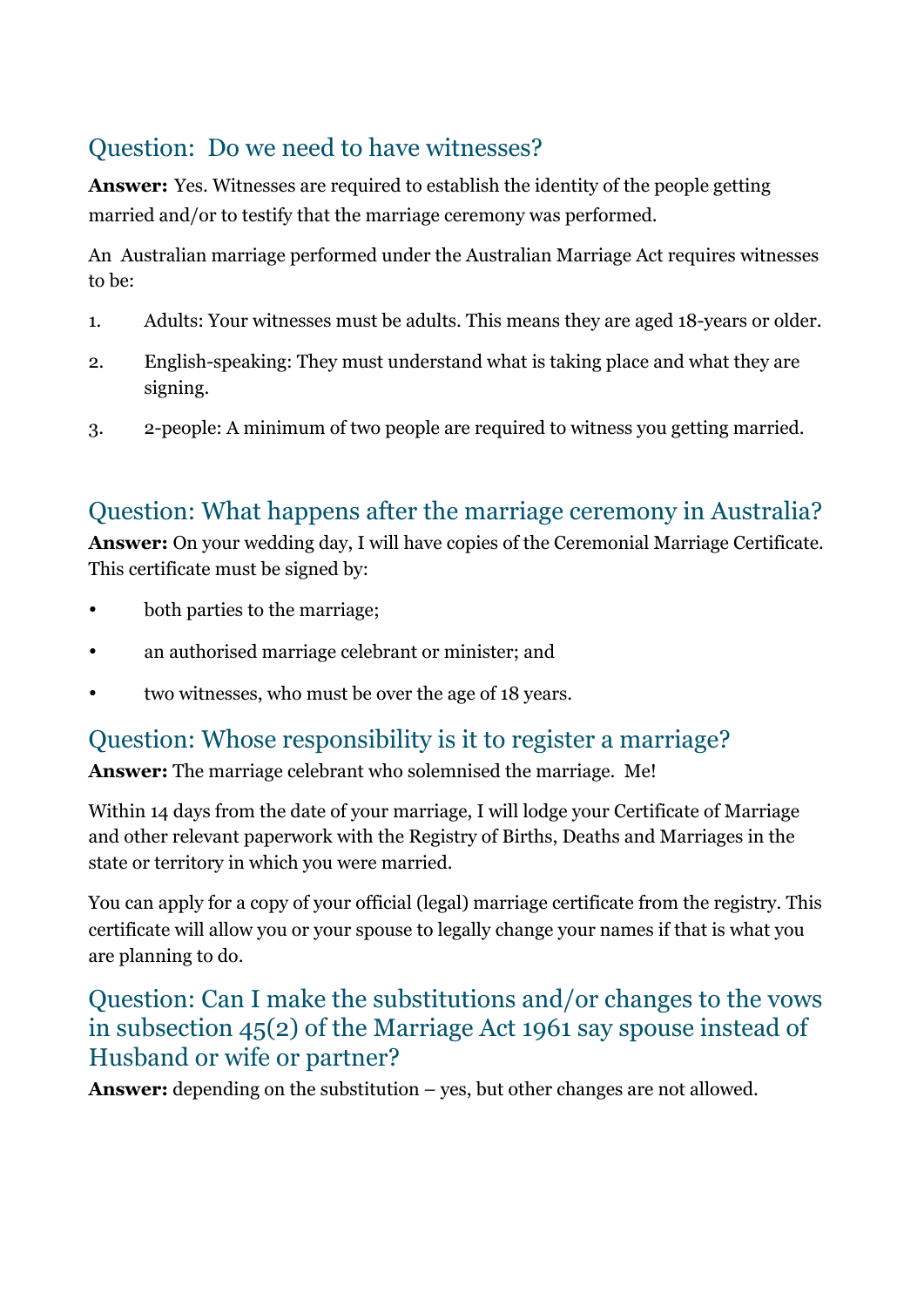#### What is the legal effect of a marriage?

**Answer:** To be married in Australia, both you and the other person must:

- not be currently married to another person;
- not be marrying a parent, grandparent, child, grandchild or sibling (including relationships resulting from adoption);
- be at least 18 years old (unless in certain circumstances where Court or parental consent has been granted);
- have an understanding of what a marriage means and be entering into the marriage voluntarily;
- provide a 'Notice of Intended Marriage' form to an authorised marriage celebrant or minister at least one month (but no later than 18 months) prior to your wedding unless there are exceptional circumstances (see: "Can I marry in the next month?" for further information);
- be married by an authorised marriage celebrant or minister;
- use the specific wording required by law during the ceremony; and
- produce original birth certificates or passports (or an English translation of the document) to your marriage celebrant or minister.

If either of you has been married before, you must provide the original **[Divorce Order](https://ivylawgroup.com.au/family-lawyers-sydney/divorce-lawyers-sydney/%22%20%5Ct%20%22_blank)** or **Death Certificate** to me so we have evidence that proves that you are now either divorced or widowed.

Question: One party to our intended marriage has been married and divorced several times before. What divorce evidence must you as our celebrant see before solemnizing your marriage A**nswer**: I must sight legal evidence of divorce for the party's most recent marriage.

Question: One party to our intended marriage divorced their previous spouse in Australia in 2001. Documentation requirements changed in 2001. What is the name of the document that a celebrant needs to see to ensure that the party is free to marry? **Answer:** A Decree absolute.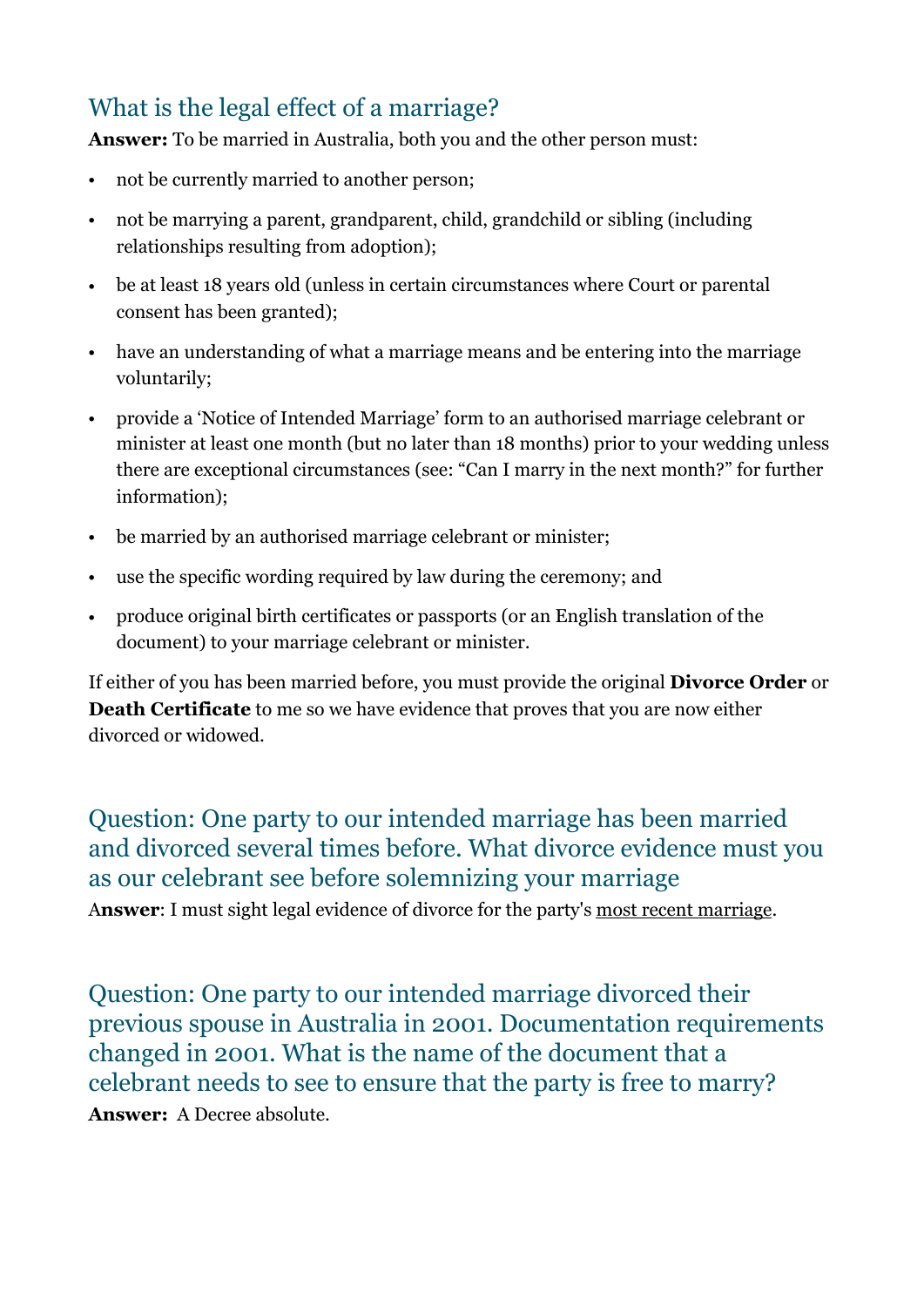#### Question: One of us was divorced from a previous spouse in Australia in 2009. What document/s do I need to see to ensure that the party is free to marry?

**Answer:** A certificate of divorce

#### Question: Can you accept a church issued annulment or a court order as evidence a party is free to marry?

**Answer:** No. Legally an annulment or a court order is not sufficient evidence that a person is free to marry.

#### Question: Can two people who are both under the age of 18 years legally marry under Australian law?

**Answer:** The legal age for marriage in Australia is 18 years old. If you're aged between16 and 18 years, you can get married with your parents' consent or by Court Order. Where consent to a marriage is given, the marriage must take place within three months of the date of consent.

#### Question: Where can I find information about appropriate consents regarding marriage.

i.e when one party to the marriage is under 18 years of age, and wishes to be married before their 18th birthday, which section of the Marriage Act 1961 might we be in contravention of if the marriage is solemnized without the couple obtaining appropriate consents?

**Answer:** Section 13 of the Marriage Act of 1961. Part II of the Marriage Act 1961 sets out all the requirements for the marriage of a minor

#### Question: How do we go about changing our names legally, if one of us is adopting the others surname?

**Answer:** You really can't do much about changing your name officially until after you have married. Then you will need to obtain a copy of your official marriage certificate as issued by the Births, Deaths and Marriages (BDM) office from the state in which your marriage took place.

For example, if you live in ACT but got married in Bugendore, your marriage will be registered at the NSW Births, Deaths and Marriage office and this is who you will receive your marriage certificate from.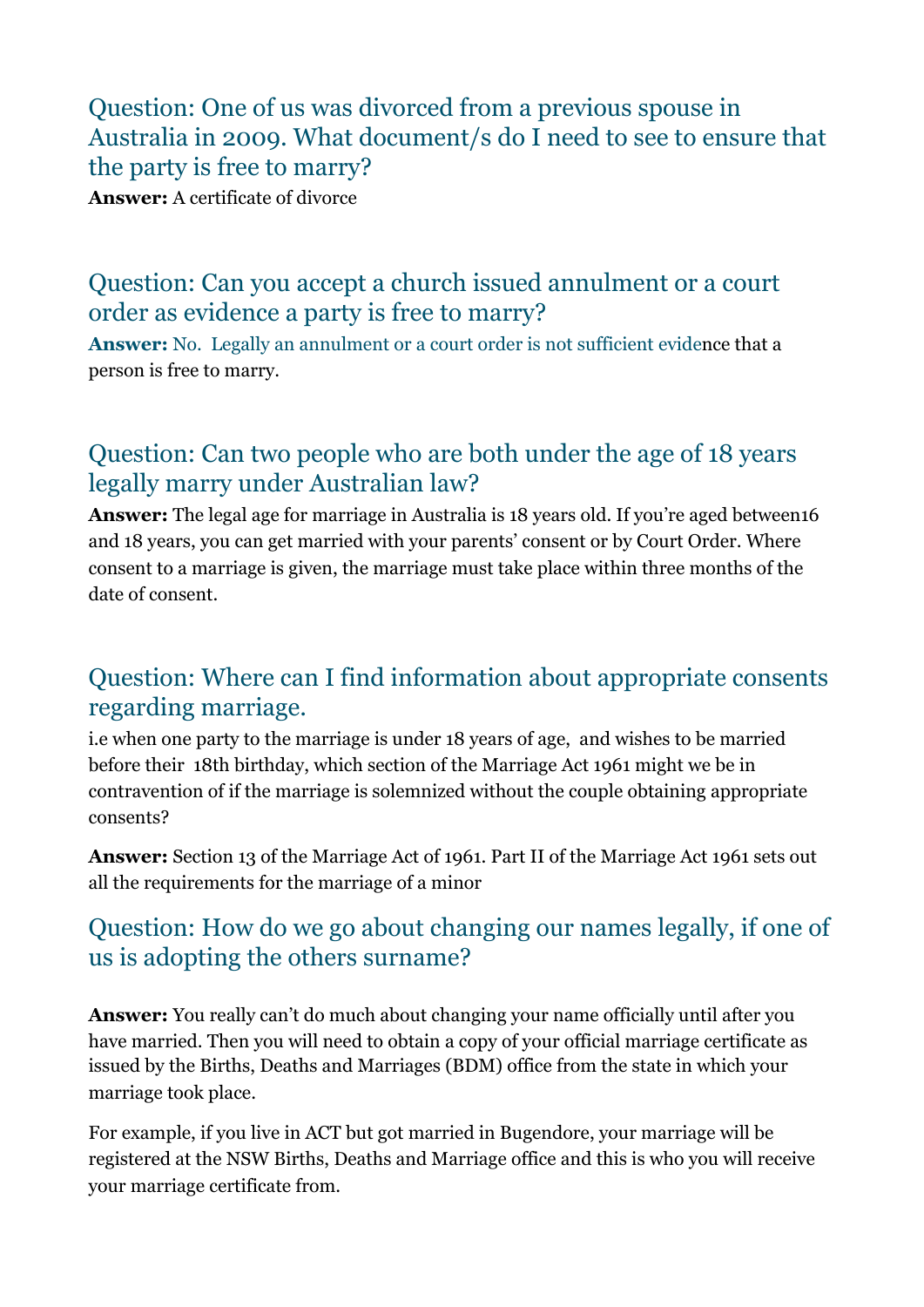Make a list of all the places where your name needs to be changed and unfortunately you will find there are a lot of places like, but not limited to your banks and other

financial institutions, your workplace, the ATO wants to know and so do other Australian Government departments including Medicare and any pension related departments, your lawyer - if you've lodged a will, passport (see below), electoral

roll, superannuation accounts, electricity and other utilities, online accounts, social media (Facebook etc.)

While you are able to change your name online in many cases, sometimes you will have to physically present yourself, with your official marriage certificate in hand, and speak to a representative of the office, in order for the name change to be made official.

And there are some Government departments where you have to be there in person to change your name, for example the passport office.

#### Question: Can we change a name via deed poll.

**Answer:** If you intend to create a new name that is not a joining of your family names (with a hypen) then this is not a name change by marriage but is an official name change which is commonly known as a name change by deed poll.

This name change process is **entirely different** and an official marriage certificate is not needed to change your name by deed poll.

To find out how to apply to change your name by deed poll you need to contact the BDM office in the state where you were born as this if the BDM office where your birth certificate is held.

Here are some links to BDM offices located throughout Australia where you can find out more about changing your name be it by marriage or by Deed Poll:

[https://www.australia.gov.au/information-and-services/family-and-community/births](https://www.australia.gov.au/information-and-services/fam)deaths-and-marriages-registries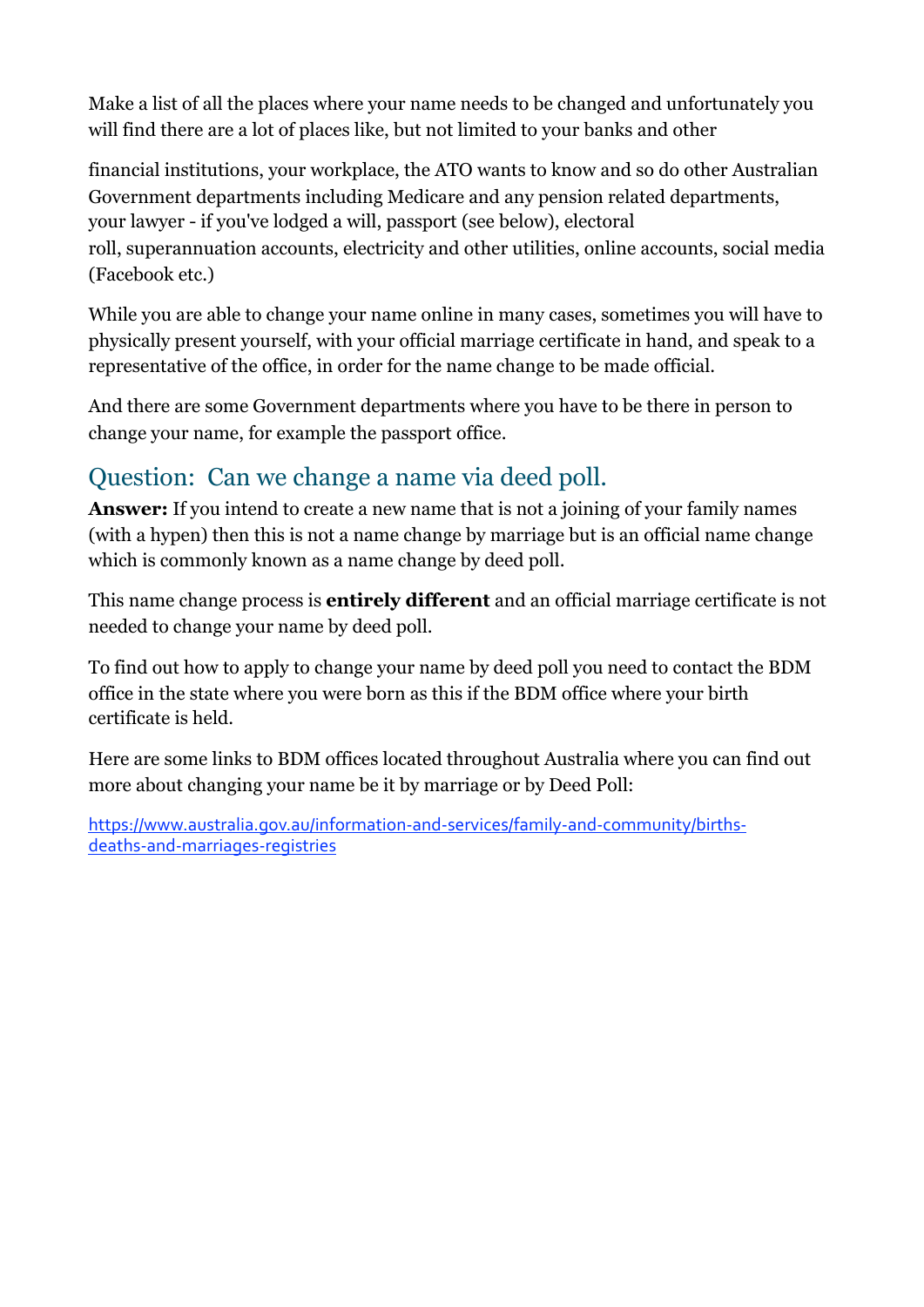Four

## Umm… about the ceremony *Theres a few things we aren't keen on*

#### Question: Does either of us have to be 'Given Away'?

**Answer:** No. The act of 'giving away' is a centuries old custom, and refers to a period in history where the bride was considered the property of the father. It is a custom that can very uncomfortable for some, but a tradition that is an important element in a wedding for others. To this end, where this moment does occur for a couple, I call it instead 'the blessing', because it is most often the moment in which a parents or parents and or children or other loved ones provide their blessing upon you as you enter this new phase in your lives.

There are different options for how you enter into blessing sections. Some people will enter with both parents accompanying them to meet their future spouse, the marrying couple can walk in together or children can be involved in or accompany either individual. There is no set way of managing this and it is not a legal requirement to have this as part of your commitment to each other, so there are no rules as to how this part of the ceremony is conducted.

#### Question: My partner has changed their name (by usage, not legally), and does not wish to record the name on their birth certificate on his Notice of Intended Marriage (NOIM). How does a celebrant manage this situation?

**Answer:** During the ceremonyI will explain that marriage is a legal state and as such you should obtain a change of name certificate. Not doing this may cause you significant issues including legal ones.

If the either of you insists on using your preferred name on the NOIM you may do so, although I must be satisfied that you are the person referred to in the NOIM – so you need to have appropriate ID that states the name that is being used and be prepared to have this copied and made available to the authorities as required.